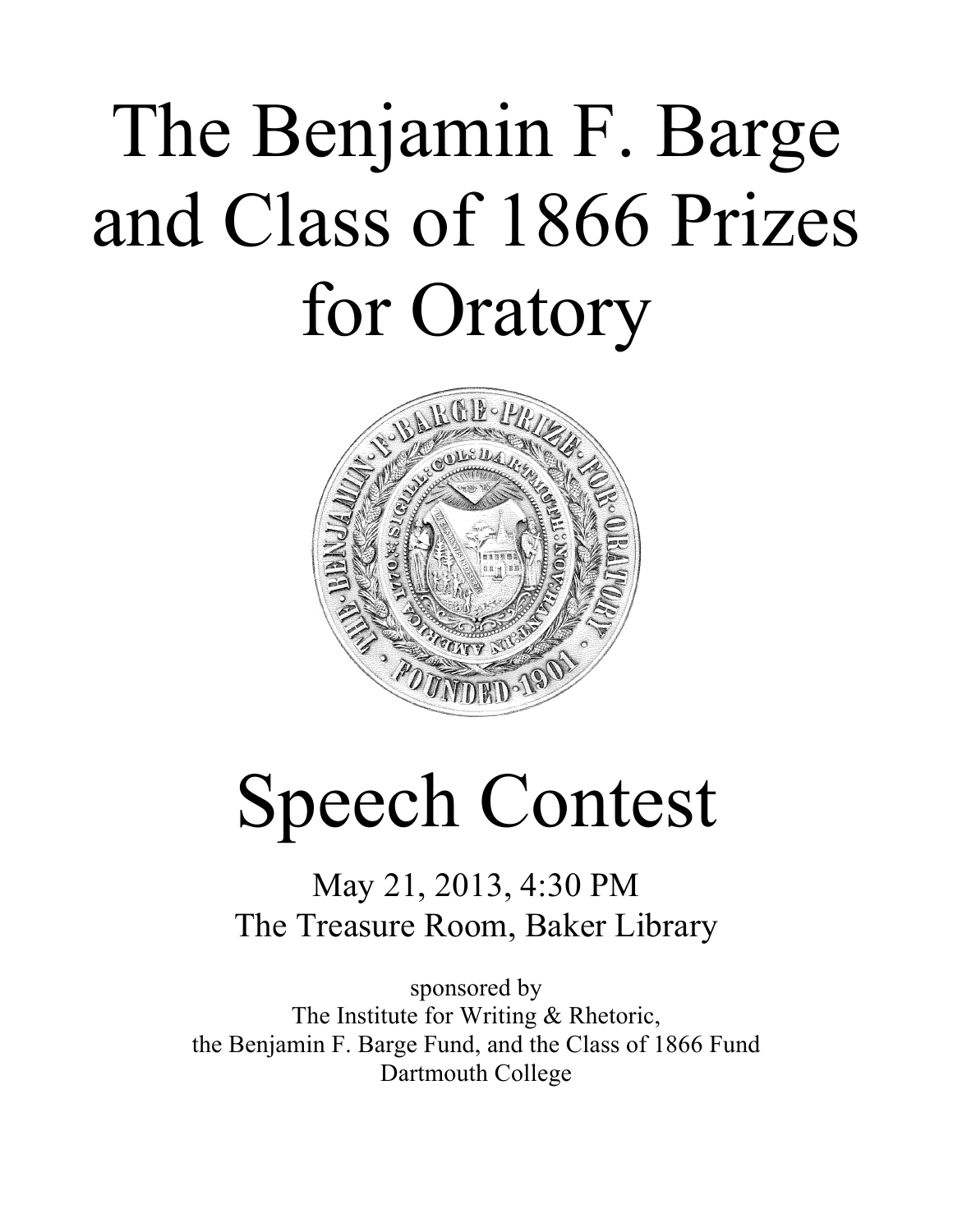#### **PROGRAM**

| Welcome                                                                                                                                                                                                                                                                                                           | Paul B. Klaas, '74                                                                |
|-------------------------------------------------------------------------------------------------------------------------------------------------------------------------------------------------------------------------------------------------------------------------------------------------------------------|-----------------------------------------------------------------------------------|
| <b>Introduction of Judges</b>                                                                                                                                                                                                                                                                                     | <br>Josh Compton, Senior Lecturer,<br><b>Institute for Writing &amp; Rhetoric</b> |
| <b>Introduction of Contestants</b>                                                                                                                                                                                                                                                                                | <br>Claudia Anguiano, Lecturer,<br><b>Institute for Writing &amp; Rhetoric</b>    |
| $\mathcal{L}$ and $\mathcal{L}$ and $\mathcal{L}$ and $\mathcal{L}$ and $\mathcal{L}$ and $\mathcal{L}$ and $\mathcal{L}$ and $\mathcal{L}$ and $\mathcal{L}$ and $\mathcal{L}$ and $\mathcal{L}$ and $\mathcal{L}$ and $\mathcal{L}$ and $\mathcal{L}$ and $\mathcal{L}$ and $\mathcal{L}$ and $\mathcal{L}$ and |                                                                                   |

**Class of 1866 Prize Contestant Speeches**

**Benjamin F. Barge Prize Contestant Speeches**

| Reception & Award Announcements (In Ferguson Room, Room 206, Baker Library) |  |                                                                                     |  |
|-----------------------------------------------------------------------------|--|-------------------------------------------------------------------------------------|--|
| <b>Announcement of Prize Winners</b>                                        |  | <b>Christiane Donahue, Director,</b><br><b>Institute for Writing &amp; Rhetoric</b> |  |

## **THE COMMITTEE OF AWARD**

#### **Paul B. Klaas, '74**

#### *Partner, Dorsey & Whitney, Minneapolis and London*

Professor Klaas co-taught Legal Rhetoric (Speech 32) as an adjunct professor of legal rhetoric at Dartmouth in Winter 2012. He is also a guest lecturer on international law at the Tuck School, on international arbitration at Fordham University Law School, and on public speaking at Dartmouth. While a student at Dartmouth, he won both the Class of 1866 Speech Contest and the Barge Medal for Oratory. After graduation from Dartmouth, he attended the Harvard Law School, graduating with a J.D. degree in 1977. Since then, he has been a trial lawyer at Dorsey & Whitney, a global law firm, resident in its Minneapolis and London offices, and serves as co-chair of the firm's International Arbitration and Litigation practice group. He also sits as arbitrator of international commercial disputes before the London Court of International Arbitration and the International Centre for Dispute Resolution in New York City. Professor Klaas is a member of the Minnesota bar, a Solicitor of England and Wales, a Fellow of the American College of Trial Lawyers, and a Fellow of the Chartered Institute of Arbitrators (London branch).

## **Zeynep Turkyilmaz**

### *Assistant Professor of History*

Professor Turkyilmaz received her Ph.D. from the Department of History at the University of California at Los Angeles (UCLA) in 2009. Her dissertation, "Anxieties of Conversion: Missionaries, State and Heterodox Communities in the Late Ottoman Empire," is based on intensive research conducted in Ottoman, British, and several American missionary archives. She was an Andrew W. Mellon Foundation Sawyer Seminar Postdoctoral Fellow at UNC-Chapel Hill between 2009-2010 and Europe in the Middle East/ The Middle East in Europe Seminar Postdoctoral Fellow at Wissenschaftskolleg zu Berlin between 2010-2011. She joined Dartmouth College as an assistant professor of history in 2011. Her research and teaching interests include state-formation, gender, nationalism, and religion with a focus on heterodoxy and missionary work in the Middle East from 1800 to the present.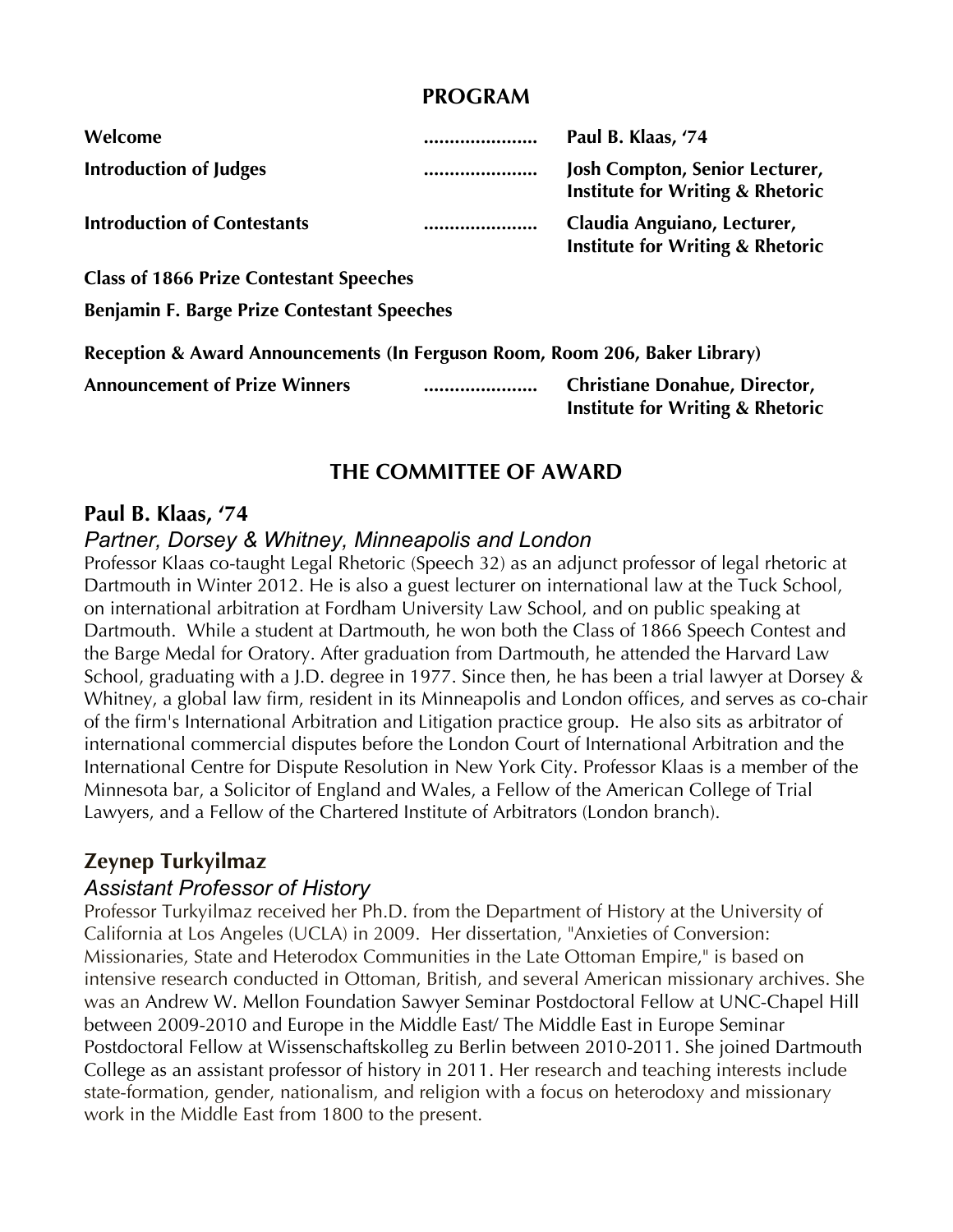## **Hon. Mary Miles Teachout**

#### *Vermont Superior Court*

Mary Miles Teachout received a B.A. in literature from Harvard and Radcliffe Colleges in 1968, and a Juris Doctor degree in 1975, having studied law at the University of Washington and Harvard Law School. She was an attorney in private practice in Norwich, Vermont for 17 years before her appointment in 1992 as a Superior Court Judge in Vermont. She has been a Trustee of the first Vermont chapter of the American Inns of Court, an organization that promotes excellence in the practice of law, since its founding, also serving twice as President, and has been active in judicial education throughout her career as a judge. She lives in Norwich with her husband, Professor Peter R. Teachout of Vermont Law School.

### **CONTEST ORGANIZERS**

## **Claudia Anguiano**

#### *Lecturer in Speech, Institute for Writing and Rhetoric*

Claudia Anguiano (Ph.D., University of New Mexico) joined the Dartmouth faculty in 2011. Her scholarship and pedagogy focus on the communicative intersections of culture, social justice, and race, particularly within the context of social movements seeking socio-political legitimacy and equality. A recipient of Andrew W. Mellon Foundation Doctoral Fellowship in Social and Humanistic Studies, she focused on the rhetorical protest practices of immigrant youth and her dissertation was selected as a finalist in the 2013 Outstanding Dissertations Competition by the American Association of Hispanics in Higher Education (AAHHE). Engaging the fields of communication studies, critical race theory, and Latino Studies, Claudia has presented her research at numerous national and regional conferences and contributed her work to the *Journal of International & Intercultural Communication, Environmental Communication,* and *Communication Monographs*. Her courses at Dartmouth include Speech 20: Public Speaking, Speech 27: Intercultural Communication, Speech 31: Rhetoric of Social Justice, and Speech 35: Rhetorics of Race.

## **Josh Compton**

#### *Senior Lecturer in Speech, Institute for Writing and Rhetoric*

Josh Compton (Ph.D., University of Oklahoma, 2004) joined the Dartmouth faculty in 2008. His scholarship of inoculation theory, political humor, and speech pedagogy has appeared in *Human Communication Research*, *Health Communication*, *Arts and Humanities in Higher Education*, *Public Relations Review*, *Communication Theory*, and other journals. His political humor analyses have been included in several books, including Routledge's *Laughing Matters* (2007) and Lexington's The Daily Show *and Rhetoric* (2011), and he wrote the inoculation chapter for *The Sage Handbook of Persuasion* (2013). He was a recipient of the National Speakers Association's Outstanding Professor Award, and his work has been recognized by the International Communication Association, the Eastern Communication Association, and the Pi Kappa Delta National Honorary. His courses at Dartmouth include Speech 20: Public Speaking, Speech 25: Persuasive Public Speaking, Speech 30: Speechwriting, Speech 32: Legal Rhetoric, Speech 33: Political Humor Rhetoric, Speech 34: Image Rhetoric, and Speech 40: Resistance to Influence.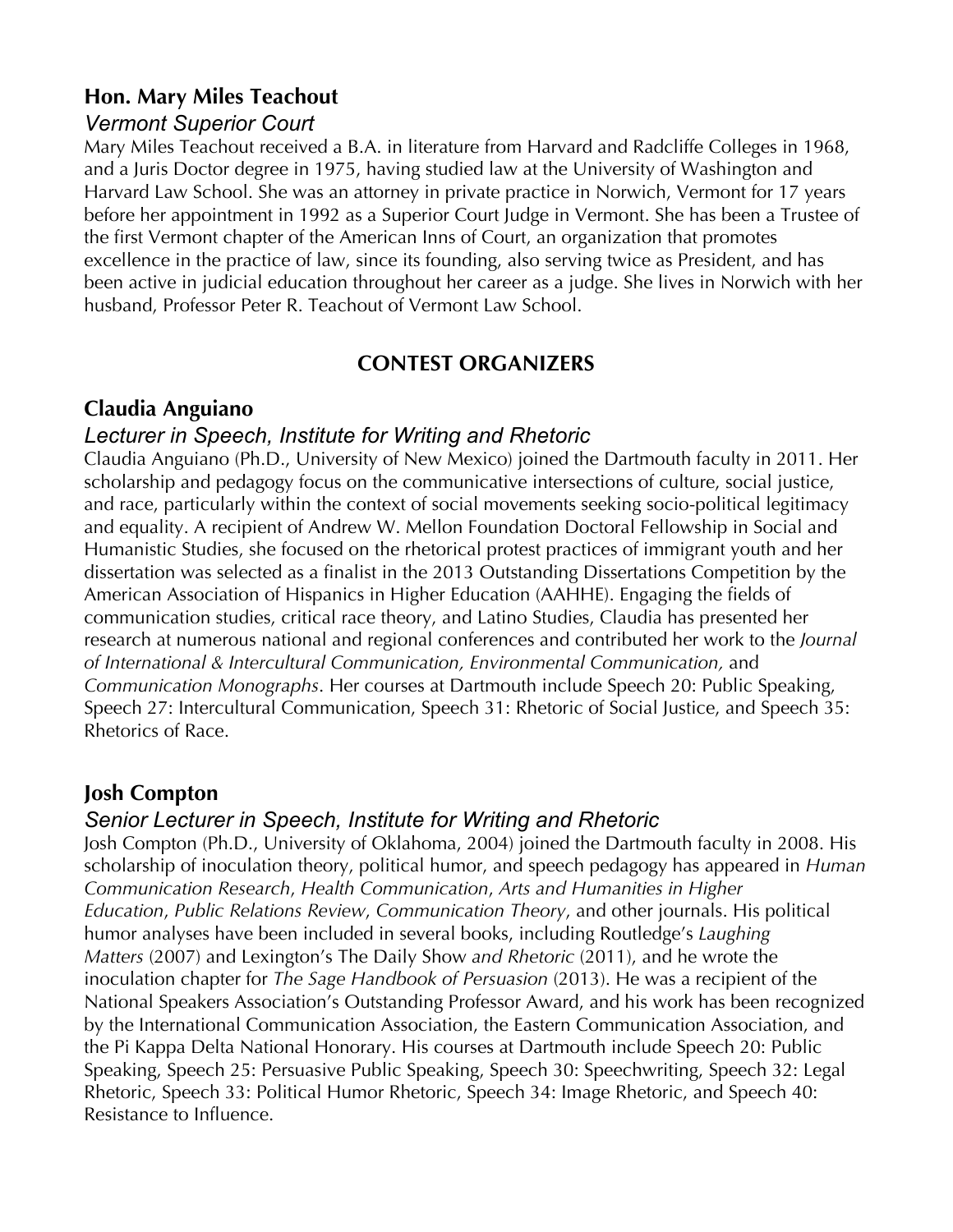## **About the Benjamin F. Barge Prize for Oratory**

The Benjamin F. Barge Prize for Oratory was established by Benjamin F. Barge (1832-1902) in 1901 and continued until 2004. After a six-year hiatus, we re-launched the Benjamin F. Barge Prize for Oratory in May 2010. The award is presented to a member of the senior class who is determined by a panel of three judges to "write and pronounce in public an English oration in the best manner." Judges are instructed to consider content and delivery equally when determining the winner of the contest. One senior student will be named the winner and will receive a medal and a cash award.

## **About the Class of 1866 Prizes for Oratory**

These prizes were established in 1905 by Waldemer Otis and Dr. James A. Spaulding, both members of the Class of 1866, and continued until 2004. We re-launched the Class of 1866 Prizes in May 2011. There are two prizes, one to a junior and one to a sophomore, to be awarded "for excellence in original orations." Winners receive a certificate and a cash award.

## **About the Institute for Writing and Rhetoric at Dartmouth College**

The Institute for Writing and Rhetoric fosters students' abilities as writers, speakers, and critical thinkers. The Institute promotes a culture of writing and rhetoric across campus through courses, through peer engagement among students, and through sustained conversation among faculty. Institute courses include the first-year writing courses (Writing 2-3 and Writing 5, and the Firstyear Seminars); courses in Speech; and advanced courses in writing. The Institute also includes peer-tutorial programs that support students in their writing, research, and new media activities.

The call for the 2014 Benjamin F. Barge Prize for Oratory (for seniors) and the Class of 1866 Prizes for Oratory (for sophomores and juniors) will be released during the Winter 2014 term and will be posted at that time on the Institute for Writing and Rhetoric's website (http://www.dartmouth.edu/~writing/).

## **About Speech at Dartmouth College**

The Speech component of the Institute for Writing and Rhetoric at Dartmouth College reflects speech at its best. We've created a forum for dynamic conversations to push our thinking about speech and other forms of communication. You'll find this spirit of curiosity and enthusiasm reflected in how we talk about, think about, write about, and do speech. You'll also see our commitment to speech through our thoughtfully designed courses that help students to become more confident, more effective, more informed communicators. Next year's planned Speech course offerings include: Speech 20: Public Speaking, Speech 25: Persuasive Public Speaking; Speech 35: Rhetorics of Race, and Speech 31: Rhetoric of Social Justice: Public Advocacy and U.S. Social Justice Movements.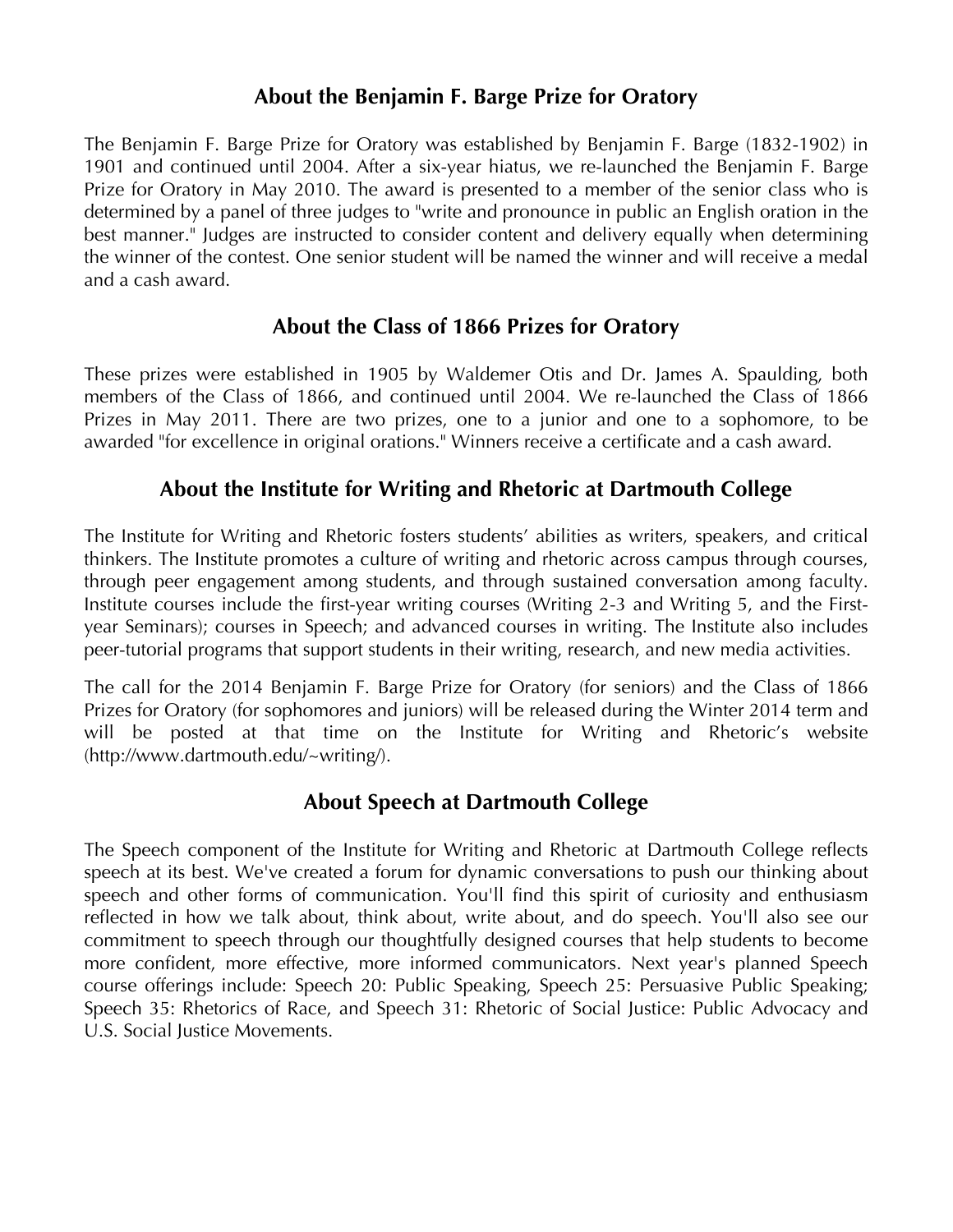## **CLASS OF 1866 PRIZE CONTESTANTS**

## **Hunter Alex van Adelsberg '15** *Reading to Children: A Formula for Good*

Engineering Major **Hometown: Villanova, PA** 

Hunter is an Engineering major with a Chinese minor from Villanova, Pennsylvania. His involvement on campus is eclectic and varied: he is an active member of the DOC and Cabin and Trail, he rides with the Dartmouth Cycling Team, he is an Assistant Project Leader for Dartmouth Humanitarian Engineering and he is a member of Chi Gamma Epsilon fraternity. Over the summer he biked across the United States with the charity organization Bike and Build to raise money for affordable housing, and in the fall he studied Chinese for three months at Beijing Normal University. Hunter's first major experience with public speaking came last term, when he took his first public speaking class on a whim. While challenging, the class showed him how speech can and should be a fun and natural process between speaker and audience. Hunter's interests include biking, nutrition, being outside, photography, and figuring out how things work.

#### **Theodore Bommarito '15**

#### *The Power of Intergenerational Communication*

Romance Studies Major, Environmental Studies Minor Hometown: New York, NY

Theodore Bommarito is currently a sophomore at Dartmouth College majoring in Romance Studies, with a primary focus in Spanish and a secondary in French, and minoring in Environmental Studies. A native New Yorker, he grew up with his twin sister, Katherine, as well as his large extended family. Theodore just returned from the Dartmouth Language Study Abroad program in Barcelona this past winter term, where he studied Spanish language, literature, and culture. At Dartmouth, Theodore is a member of the Dartmouth Rugby Football Club as well as Alpha Delta Fraternity. On weekends, Theodore volunteers for an assisted living center in Lebanon, New Hampshire called Roger's House. Last summer, Theodore interned at PolicyMic.com, an up-and-coming political blog that caters to millennials.

#### **Oladipupo Fasawe '14** *Phones: Connecting People in Different Ways*

Geography Major, African Studies Minor **Hometown: Okeigbo, Ondo State, Nigeria** 

Dipo is an international student from Nigeria. After spending two years at the African Leadership Academy, Dipo became very interested in both direct Western involvement and complicity in many of the troubles facing some African countries. In order to pursue these interests, Dipo decided to major in Geography and minor in African studies.

## **Jamilah Mena '14** *Music Education: Providing Access and Opportunity*

Geography Major, DAMELL (Chinese) Minor Hometown: Los Angeles, CA

Jamilah, born in South Los Angeles, is studying Geography with an emphasis in International Development and minoring in DAMELL (Chinese). She is interested in how development impacts marginalized groups on a global scale and what the future implications are for such communities. While at Dartmouth, Jamilah has been abroad three times, once to Mexico and twice to China. She enjoys the intercultural interactions had in these different contexts and learning from the experiences. On campus she is president of Sigma Lambda Upsilon/Señoritas Latinas Unidas Sorority Inc., a Spanish AT, a member of the Subtleties, a Language and Cultural Exchange Program partner and a flautist.